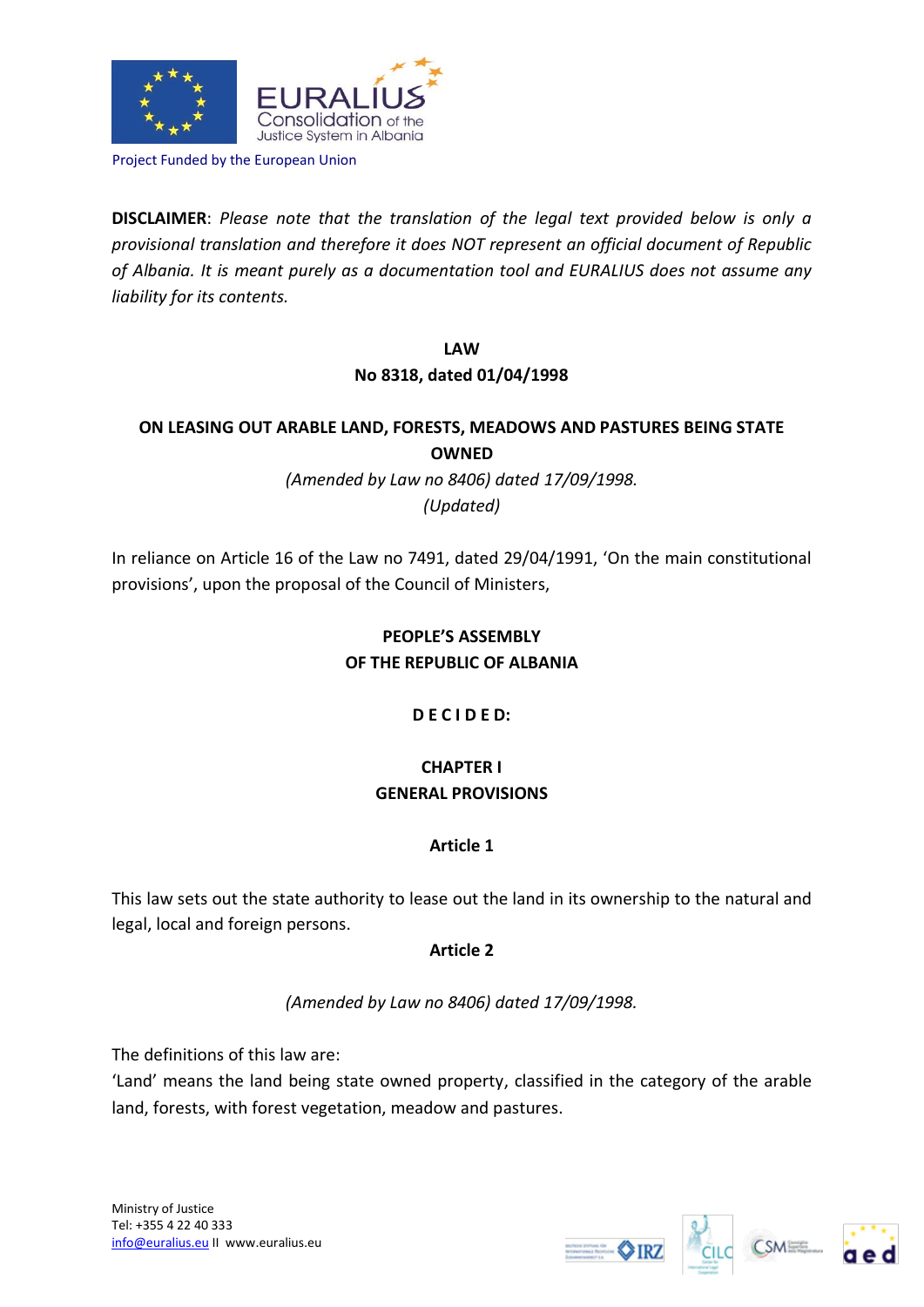'Lessor' means the state, being represented by the Ministry of Agriculture and Food and the bodies under its authority, having the authority to enter into leasing contracts over the arable land, forests, meadows and pastures being state owned property, upon the approval of the Minister of Agriculture'.

'Leaser' means any natural or legal, local or foreign entity, leasing state owned land in compliance with the requirements of this law.

# **CHAPTER II LEASING CONTRACT CONDITIONS**

### **Article 3**

The conditions for leasing out land shall be regulated in a separate contract between the parties in compliance with the requirements of the Civil Code and legal and by-law acts for the arable land, meadows, pastures, forests, hunting, waters, fishing and environment. The conditions not being specified in the leasing contract between the parties, however, eventually emerging subsequently, shall be settled upon the agreement between the parties. The parties shall, in the event of dispute, approach the competent court.

## **Article 4**

Failure of the parties to abide by the conditions of the contract leasing out land shall incur the obligation of payments under the respective provisions of the Civil Code regarding the damages caused by each party.

Any claim of each party shall be brought to the other party at least 90 days prior to the conclusion of the contract.

#### **Article 5**

Upon the leaser seeking to terminate the contract leasing the land prior to the expiry of the time period foreseen in the concluded contract, he shall be obliged to approach the lessor by a written request at least 180 days prior to the expiry of the time period required for the termination of the concluded lease contract.

#### **Article 6**

The lessor shall, in the lease contract entered into between the parties, make known to the leaser that regarding the state owned land he has leased out he shall be entitled to re-possess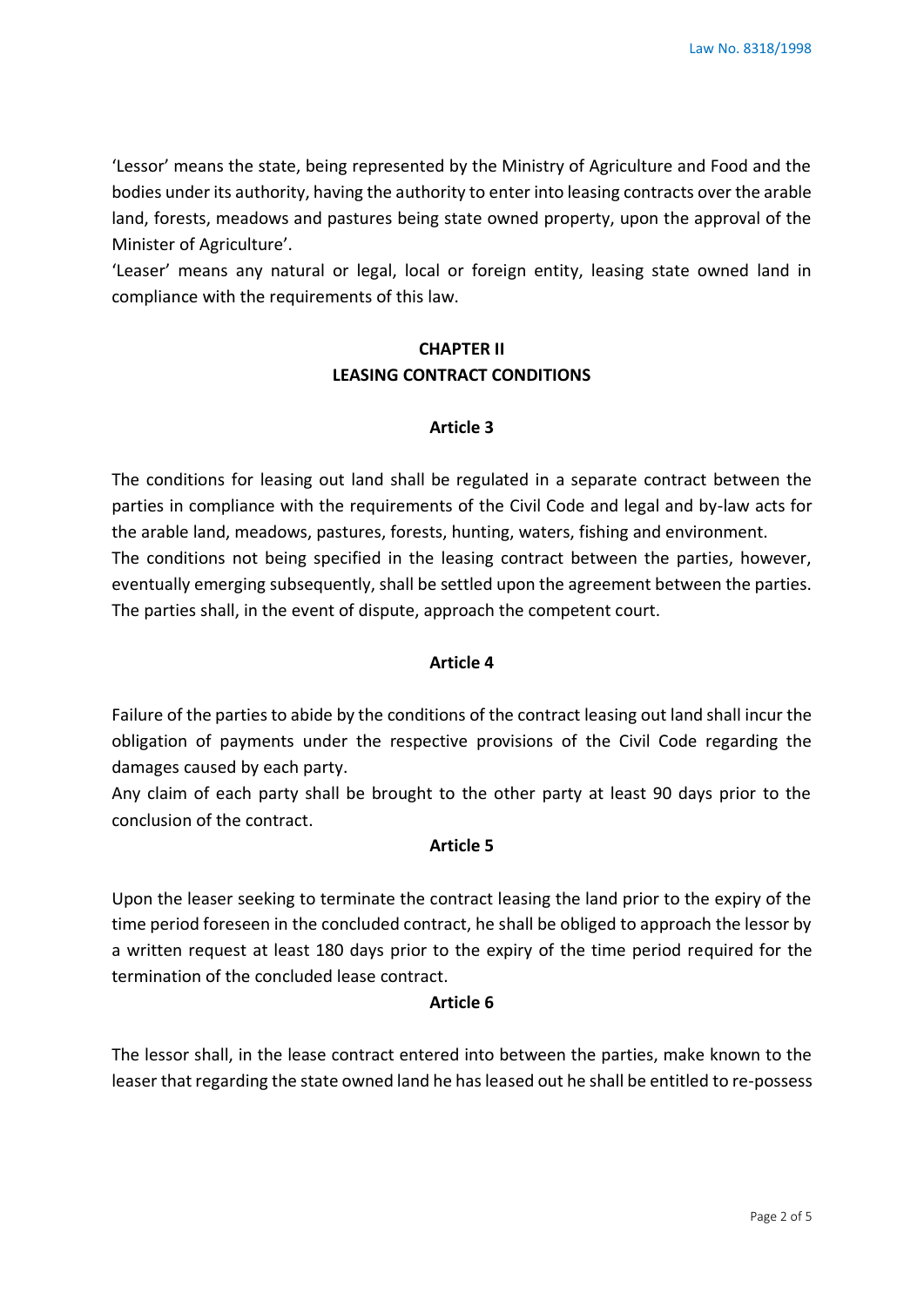it prior to the completion of the contract where, for this plot of land and based on an urban plan, an investment has been foreseen to be accomplished in the public interest.

The lessor is obliged to notify the leaser in writing at least 1 year prior to the date of repossessing the leased-out land.

The lessor is obliged to compensate the leaser regarding the expenses incurred, in compliance with the respective provisions of the Civil Code and of the type of investment.

# **CHAPTER III DURATION OF LAND LEASE**

## **Article 7**

The duration of the land lease contract shall depend on the use of land and level of investments to be made therein.

The duration of the lease over forests, land with forest vegetation, pastures and meadows shall be in accordance with the respective provisions of the laws 'On forests and forests police' and 'On pastures and meadows'.

### **Article 8**

The time periods for leasing out the land being a state-owned property shall be:

1. Up to 10 years regarding the short-term lease contracts, wherein falling the activities for the production of crops and ethereal oil plants.

2. Up to 30 years for the medium-term lease contracts, wherein falling the activities of livestock activity, production of scions, protected environmental areas and low forests (trimmed forest).

3. Up to 99 years regarding the long-term lease contracts, wherein falling the activities for tourism, recreation, high forest and fruit trees.

Where the activity under paragraphs 1 and 2 is associated with investments of their processing, they shall be dealt with as a long-term lease contract.

## **Article 9**

The criteria for the calculation of the annual value of the state-owned lands shall be determined upon the decision of the Council of Ministers.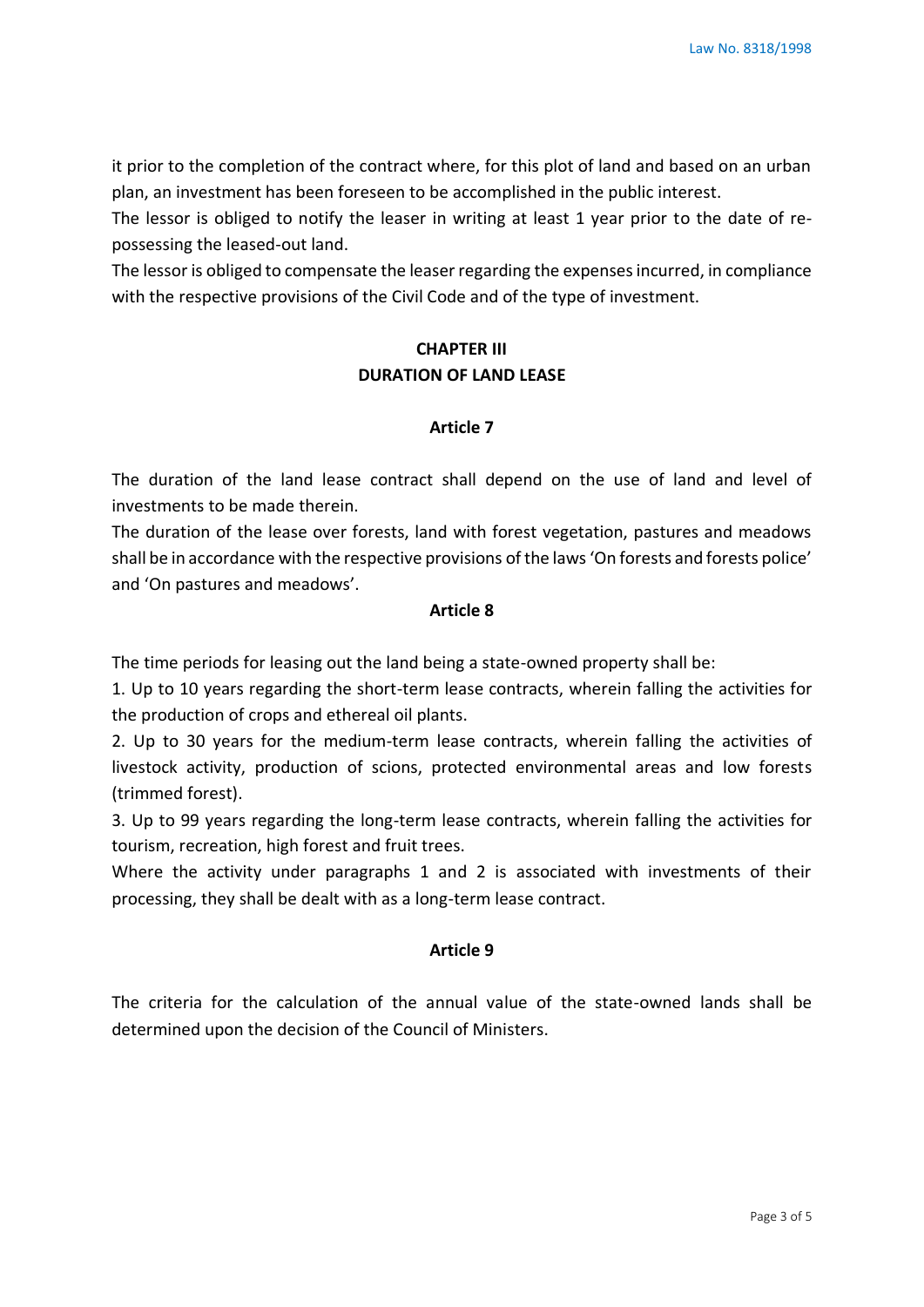#### **Article 10**

The criteria and way of payment of the lease value by the leaser shall be determined upon the decision of the Council of Ministers.

## **CHAPTER IV MINIMUM LAND SURFACE**

#### **Article 11**

The surface of the forest land, meadows and pastures being leased out shall not be smaller than the minimum limit of a sub-parcel.

The forest land sub-parcel may not be divided.

#### **Article 12**

The criteria of minimum surface under Article II shall not be applied, where, due to the development of tourism, agro-tourism or preservation of bio-diversity of the zone, a land plot composed of various types of land is requested.

## **CHAPTER V APPROVAL OF REQUEST**

#### **Article 13**

The state body being about to lease out land shall create a board of agricultural, forests, townplanning, environment specialists and lawyers, the latter resolving the technical requirements of the land being leased out provided for in this law.

The board shall determine the land parcel to be leased out under these criteria:

1. The land plot to be leased out shall not fall under the scope of claims in accordance with the laws for the restitution of properties to the former owners.

2. The zone shall not fall under the scope of public investments for a time period of 10 years.

The state body shall have the requests examined before the board for leasing out land parcels and submit them for approval to the Minister of Agriculture and Food.